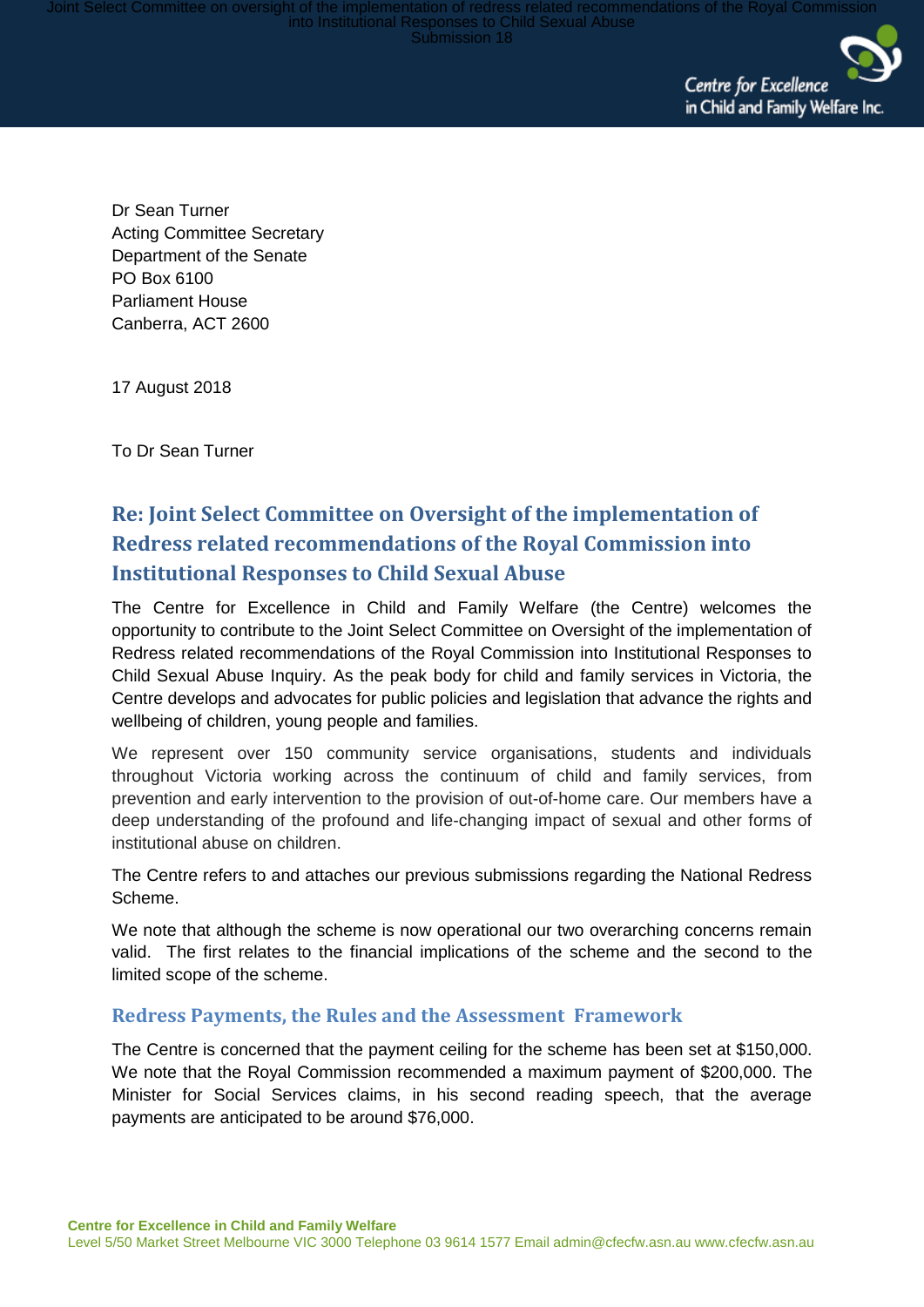it of the implementation of redress related recommendations of the Royal Commission<br>into Institutional Responses to Child Sexual Abuse<br>Submission 18

Centre for Excellence in Child and Family Welfare Inc.

On our analysis of the Rules and the Framework it is unlikely that any but the most horrific abuse will be granted the maximum payment under the scheme. Table one of the Assessment Framework is as follows:

## **Table 1:**

| <b>Amount of redress payment</b> |                                             |                                          |                                                       |                                                         |                                                                   |                                                                      |
|----------------------------------|---------------------------------------------|------------------------------------------|-------------------------------------------------------|---------------------------------------------------------|-------------------------------------------------------------------|----------------------------------------------------------------------|
|                                  | Column 1                                    | Column 2                                 | Column <sub>3</sub>                                   | Column 4                                                | Column <sub>5</sub>                                               | <b>Column 6</b>                                                      |
|                                  | Kind of<br>sexual<br>abuse of the<br>person | <b>Recognition</b><br>of sexual<br>abuse | <b>Recognition</b><br>of impact of<br>sexual<br>abuse | <b>Recognition</b><br>of related<br>non-sexual<br>abuse | <b>Recognition</b><br>person was<br>institutionally<br>vulnerable | <b>Recognition of</b><br>extreme<br>circumstances<br>of sexual abuse |
|                                  | Penetrative<br>abuse                        | \$70,000                                 | \$20,000                                              | \$5,000                                                 | \$5,000                                                           | \$50,000                                                             |
| $\mathcal{D}$                    | Contact<br>abuse                            | \$30,000                                 | \$10,000                                              | \$5,000                                                 | \$5,000                                                           | Nil                                                                  |
| 3                                | Exposure<br>abuse                           | \$5,000                                  | \$5,000                                               | \$5,000                                                 | \$5,000                                                           | Nil                                                                  |

For an applicant to be eligible for the \$50,000 payment under column six, for penetrative abuse the person must have been *institutionally vulnerable* at the time the abuse took place.

An applicant can be assessed as having been institutionally vulnerable if they lived in accommodation provided by the institution that was responsible for their day-to-day care, they were not reasonably able to leave the institution or the place of activities of the institution, and if they did not have access to friends or relatives outside of the institution. On our reading, this limits the scope to victim survivors in closed institutions.

The Centre is concerned that redress payments as set in the scheme are not indexed for inflation over the life of the scheme. We note that the scheme will last for ten years, with the option to be extended.

The Framework provides that counselling payments will be limited to \$5,000. The Centre notes that for some survivors, this may be sufficient, however others will require ongoing and unlimited counselling services.

The Rules outline the process for apportioning responsibility for payment of the redress amount between non government institutions and the state. Each institution and the state is responsible to pay a proportion of the total amount, depending on their apportioned responsibility for the abuse as determined by a formula. The Centre is concerned that in the event one or more of the institutions have not opted in to the scheme, the applicant will only receive payment in respect of any responsible institutions that have opted in. This means many people will not receive the full amount to which they would otherwise be entitled.